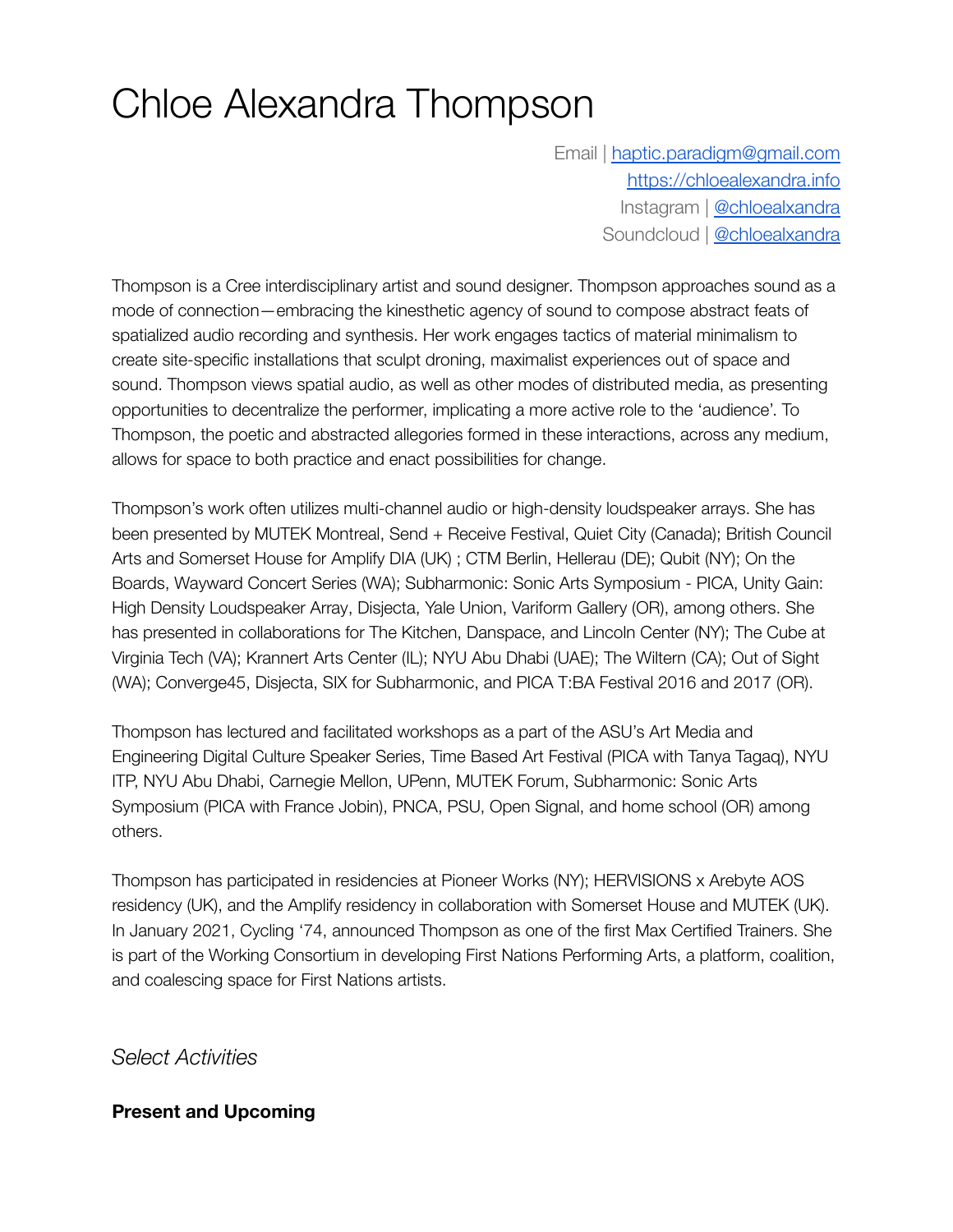# **2022**

## Performances and Installations:

*Flux Emanation*, MUTEK Montréal, multi-channel live performance, August 2022

*Untitled*, PICA TBA performance, September 2022

*MUTEK Immersive Collection*, Gallery Exhibition featuring works by France Jobin, Markus Heckmann, Line Katcho, Matthew Edwards, August 2022

*Jump Cut #6* - CTM Berlin at Kunstraum Kreuzberg / Bethanien, Berlin, Germany, multimedia A/V screening and gallery installation in collaboration with Brenna Murphy and Hanako Hoshimi-Caines, curated by Dana Gringas (Germany), February through March 2022

*Untitled,* Sounds Like Festival (Saskatoon, Canada), 4 channel performance, 2022 (TBD)

#### Residencies:

*MUTEK Immersive Collection*, Incubatory for XR projects, November 2021 - June 2022

*MMM Workgroup,* Curated by Chloe Alexandra Thompson featuring crys cole, Stefan Maier, Nancy Tam, Chloe Alexandra Thompson, and Josh Rose discussing ethics or interaction with an intelligent agent. Co-presented by Metacreation Lab at Simon Fraser University (Vancouver, BC), funded by Canada Arts Council - September 2021 - April 2022

#### Releases:

*they can never burn the stars*, 12" vinyl and digital release - Sige Records, July 2022

*House of Moiré* Quest VR release as part of pilot XR distribution program by Mutek Montréal and Unreal Engine - May 2022

*Virtues Vol. 1—Remixed & Reinterpreted*, reinterpretation of the work of Rami George and Joel Midden around the new age cult Samaritan Foundation, to partner with a forthcoming exhibition - Summer 2022

*Inter-Play*, 12" vinyl and digital release as part of MMM Workgroup - Beacon Sound, November 2022

#### Lectures, Workshops and Interviews:

*Interactive Spatial Audio Workshop*, Berklee School of Music - PowerStation, (New York, USA), February 2022

*Gear Up Speaker Series*, Manitoba Music in partnership with Manitoba Film Music and Factor, March 2022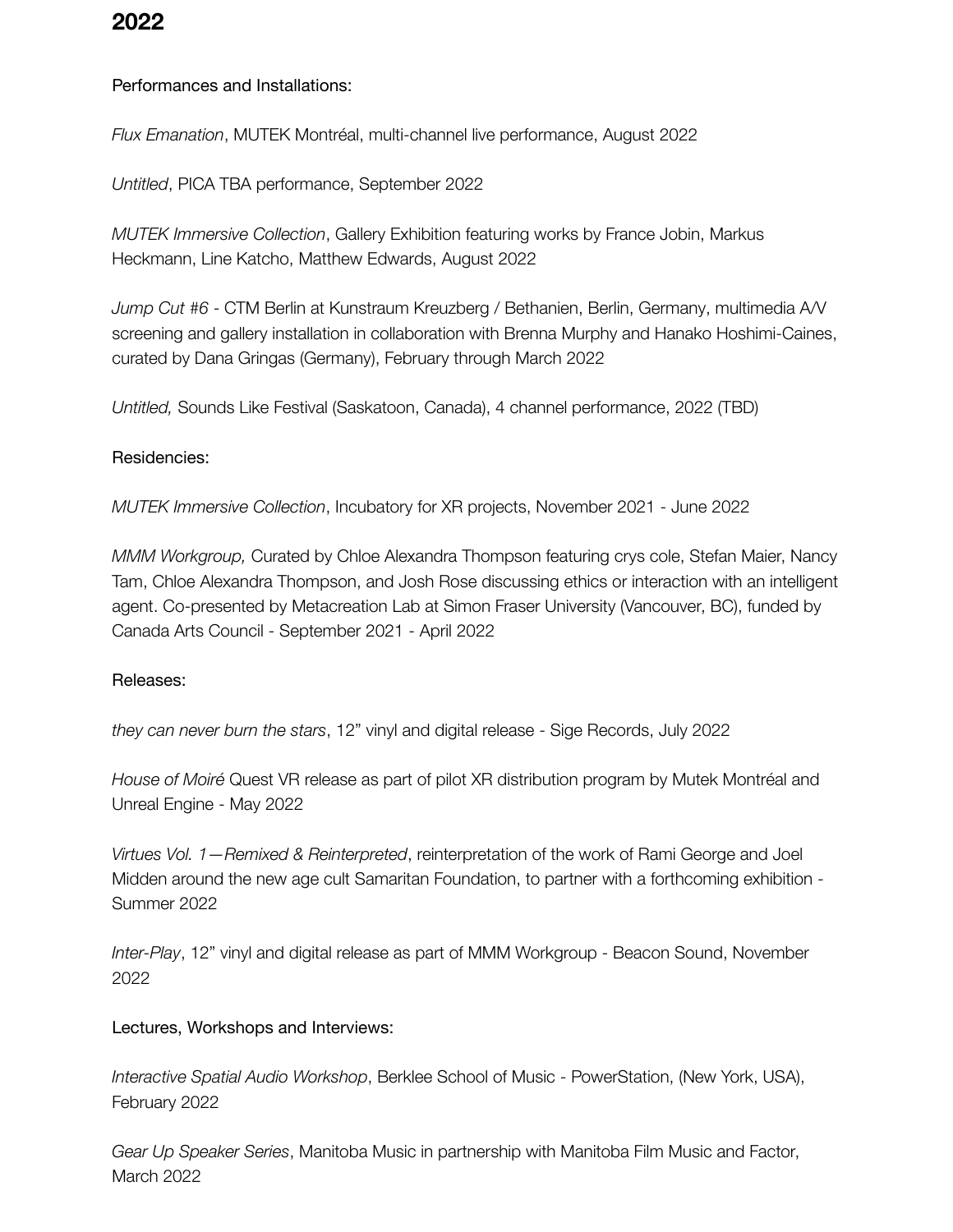*Post Stereo New Sonics,* Speaker for Pathwaves Digital Literacy Incubator, Remote - Canada, January 2022

# **Relevant Employment:**

2016 - Present: Sound Designer, Audio Programmer, Self Employed January 2022 - June 2023: *Being Future Being*, Catalyst Dance (New York), **Sound Designer** for ongoing dance performance and organizing platform led by Emily Johnson (Yupík) / Catalyst Dance in collaboration with Composer Raven Chacon.

August 2022: **Composer** and **Sound Design** for Color Theories, Director Devin Febbroriello

January 2022 - July 2024: *Kinstillatory Mappings in Light and Dark Matter*, Catalyst Dance (New York), **Composer, Communications Steward** for ongoing rhizomatic performance and organizing platform led by Emily Johnson (Yupík) / Catalyst Dance in collaboration with Karyn Recollet (diasporic Cree).

September 2021 - Present: First Nations Performing Arts (Turtle Island), **Working Consortium Member and Producer** for a coalition focused on cultural change, commissioning, touring and presenting Indigenous performance, and capacity building for the Indigenous and non-indigenous performing arts sectors.

January 2022 - March 2022: Pathwaves Digital Literacy Incubator, **Lead Guide**. Mentor for a cohort of 6 of the total 18 participants of this new residency program presented through collaboration with Envision Management, PHI Centre, OCAD and Canada Council.

Ongoing: Certified Trainer, Cycling'74, part of the first cohort of certified Max instructors independent trainer offering consulting and tutorial services.

# **2021**

Performances and Installations:

*Jump Cut #6* - CTM Berlin, multimedia A/V screening and gallery installation in collaboration with Brenna Murphy and Hanako Hoshimi-Caines, curated by Dana Gringas (Germany), February through March 2022

*Untitled,* Coaxial LA, multi speaker installation as part of upcoming residency, September 2022

*Untitled,* Sounds Like Festival (Saskatoon, Canada), 4 channel performance, May 2022 (TBD)

*Morié*, Hybrid - Cutting Edge Canada, MUTEK x HELLERAU, multimedia A/V screening and installation (Germany), March 2021

*Morié*, Northwest Film Center x Holocene, multimedia A/V screening (Virtual - Oregon, USA), April 2021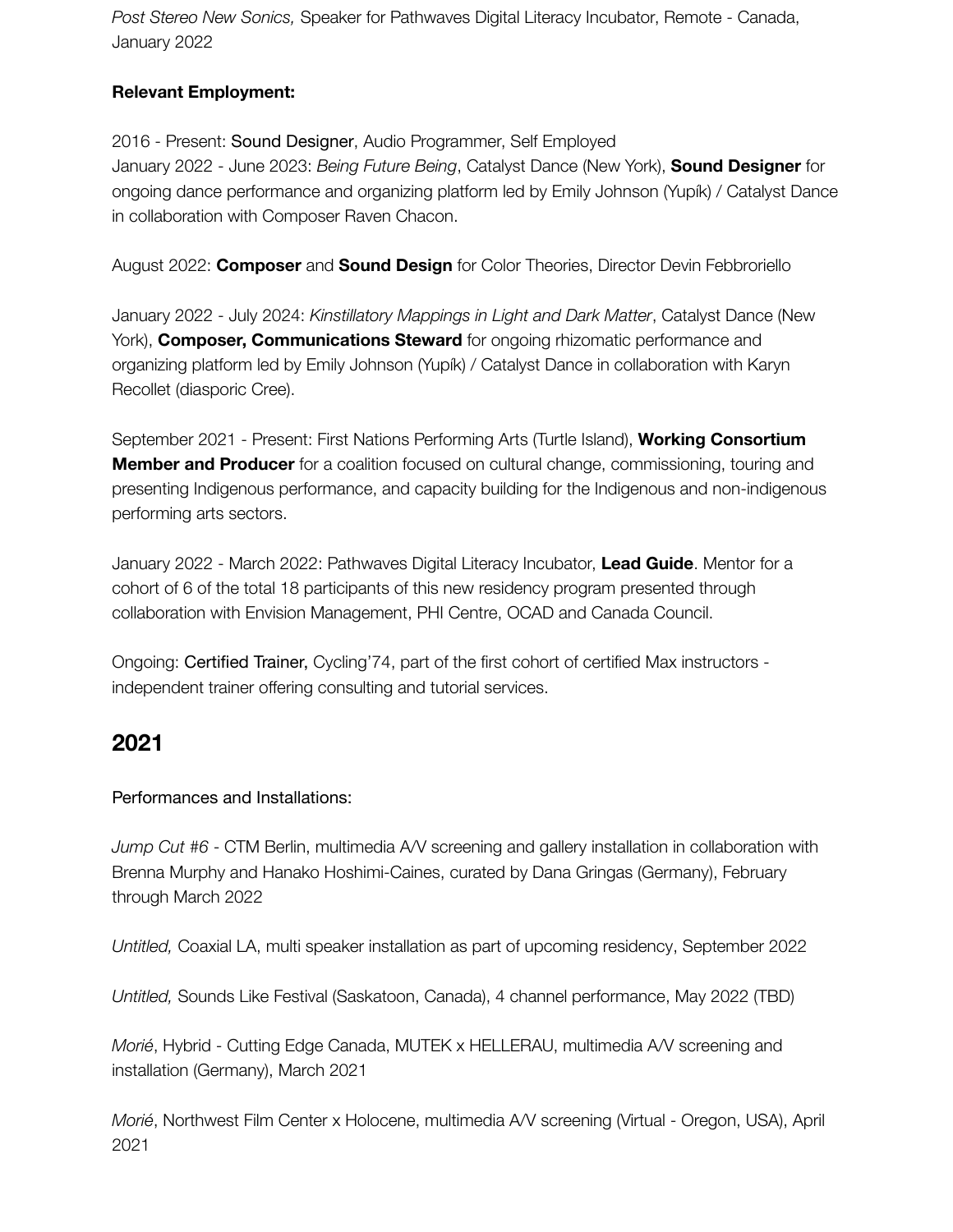*As We Already Know,* 1 hour drone AV performance as part of 24 hour Drone at the Basilica (Hudson, NY, online), April 2021

*Haptic Paradigm (movement),* interactive online multimedia installation - To Be Announced 2021

## Residencies:

*Laboratory Residency,* Eastern Washington University, (Washington, USA), June - September 2021

#### Lectures, Workshops and Interviews:

*Considering Space and Interaction within Performative Interventions*, Arizona State University, School of Arts Media and Engineering, Digital Culture Speaker Series, February 2021

*Wave FIeld Synthesis Panel*, AES | Audio Engineering Society, (New York, USA), May 2021

*Innovation and Inspiration in Times of Adverse Change*, Eastern Washington University, Guest Artist Colloquium: Music, Technology and Engineering, March 2021

*ENDS*, Montez Press Radio (New York, USA), May 2021

*Diversity and Future Building in Web 3.0*, CO:QUO | Refuge Worldwide (Berlin, DE) Radio Interview, April 2021

*Broadcast*, Pioneer Works and 8ball Radio (New York, USA), January 2021

*MaxMSP Guest Lecture*, Eyebeam, July 2021

*Sound as Material: From Noise to Signal to Noise*, Carnegie Mellon, (Pittsburgh, USA), November 2021

*Computational Music,* Montgomery County Community College, (Philadelphia, USA), November 2021

## Releases:

*Moiré*, Virtual Environment and album - Sounds et al, July 2021

*Kinstillatory Mappings*, score for documentary featuring Karen Recollet, Emily Johnson, Joseph Pierce for STTLMNT: An Indigenous Digital World Wide Occupation - Spring 2021

## **Relevant Employment:**

April 2021 - October 2021: Master (film), **Score Assistant** for composer Robert Aiki Aubrey Lowe for film directed by Mariama Diallo, and released at Sundance 2022 through Amazon Studios.

July - September 2021: Knowledge of Wounds (Turtle Island, Australia), Designer and Digital Producer for online Indigenous knowledge exchange program presented in partnership with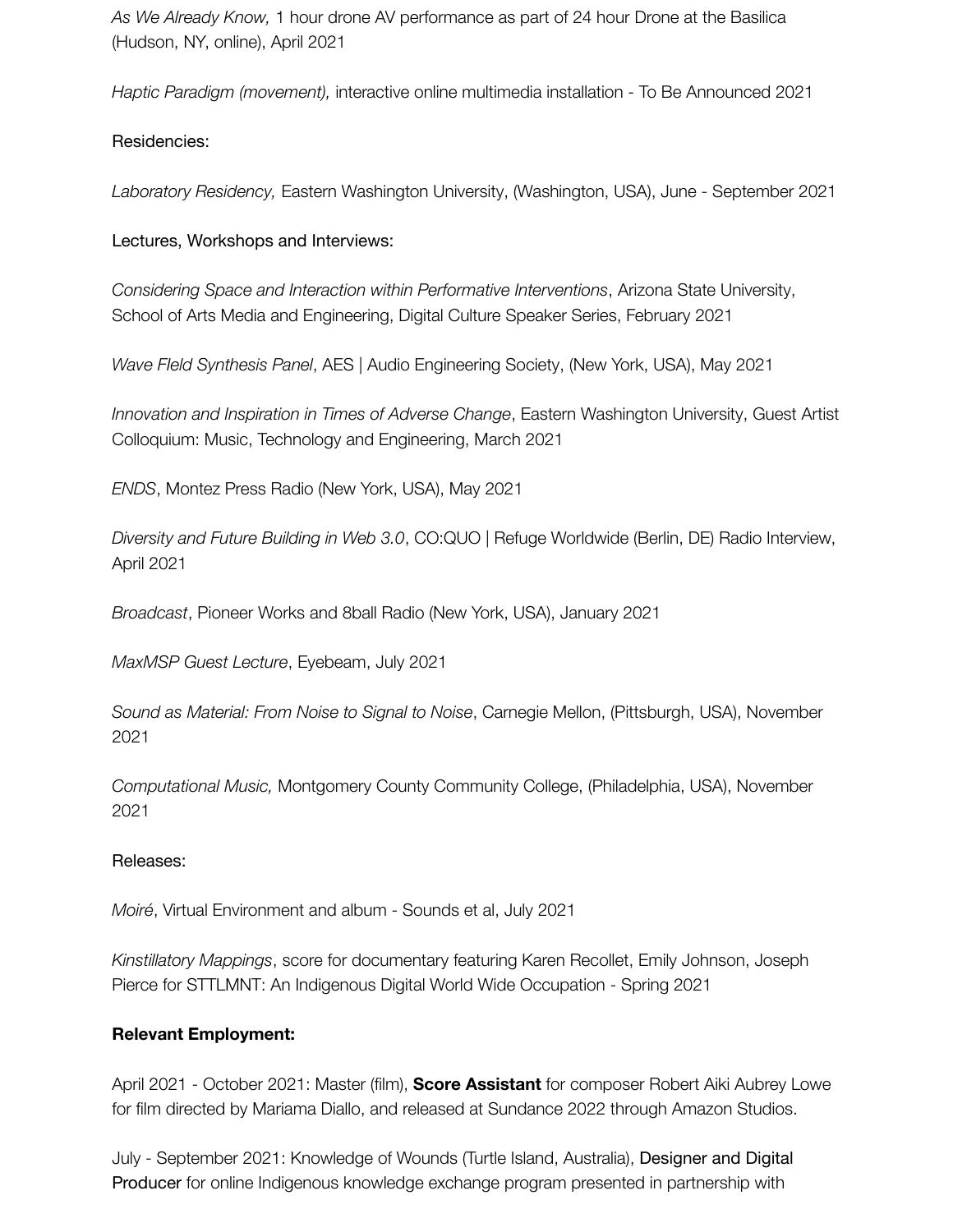Performance Space New York, Portland Institute for Contemporary Art, Performance Space Sydney, The Momentary, Ballroom Marfa and BlakDance.

January - May 2021: *Brand New Heavies, Milk Debt, and The Bomb,* Pioneer Works (New York), Lead Programmer and Systems Engineer for interactive control systems across three multimedia exhibitions.

January - December 2021: *Max Meetup Americas,* Music Hackspace (UK), Host of online Cycling'74 workshops occurring online.

January - May 2021: *Various Works by Rami George*, Captioning sound design, and environmental sound across 12 works in collaboration with director / artist Rami George for accessibility.

# **2020**

## Performances and Installations:

*Haptic Paradigm (nocturne voice)* 3rd iteration of interactive online multimedia installation w/ DB Amorin, Nocturne Festival (Halifax), October 2020

*Haptic Paradigm (chains)* 2nd iteration of interactive online multimedia installation w/ Brenna Murphy, AREBYTE / HERVISIONS, September 2020

*Haptic Paradigm (solo)*, interactive online multimedia installation, Everyseeker Festival (Halifax, Canada), June 2020

*freq\_wave,* collaboration with Randall Dunn for web installation by CM von Hausswolff, May 2020

*all new parts are entire,* Yale Union (Oregon, USA), September 2020

*Data Not Found Excerpt*, with Kaki King, Lincoln Center for the Performing Arts (New York), January 2020

## Residencies:

*Music Residency,* Pioneer Works, (New York, USA), December 2020

*AMPLIFY* Somerset House (London), in collaboration with MUTEK and the British Council, moved online November 2020

*'The Art of No Likes' Online Residency*, AOS AREBYTE / HERVISIONS (London), March - July 2020

*ACRE*, 2020 Awardee (Wisconsin, USA), rescheduled date TBD.

## Lectures:

*Making Art in Times of Crisis*, Somerset House (London), November 2020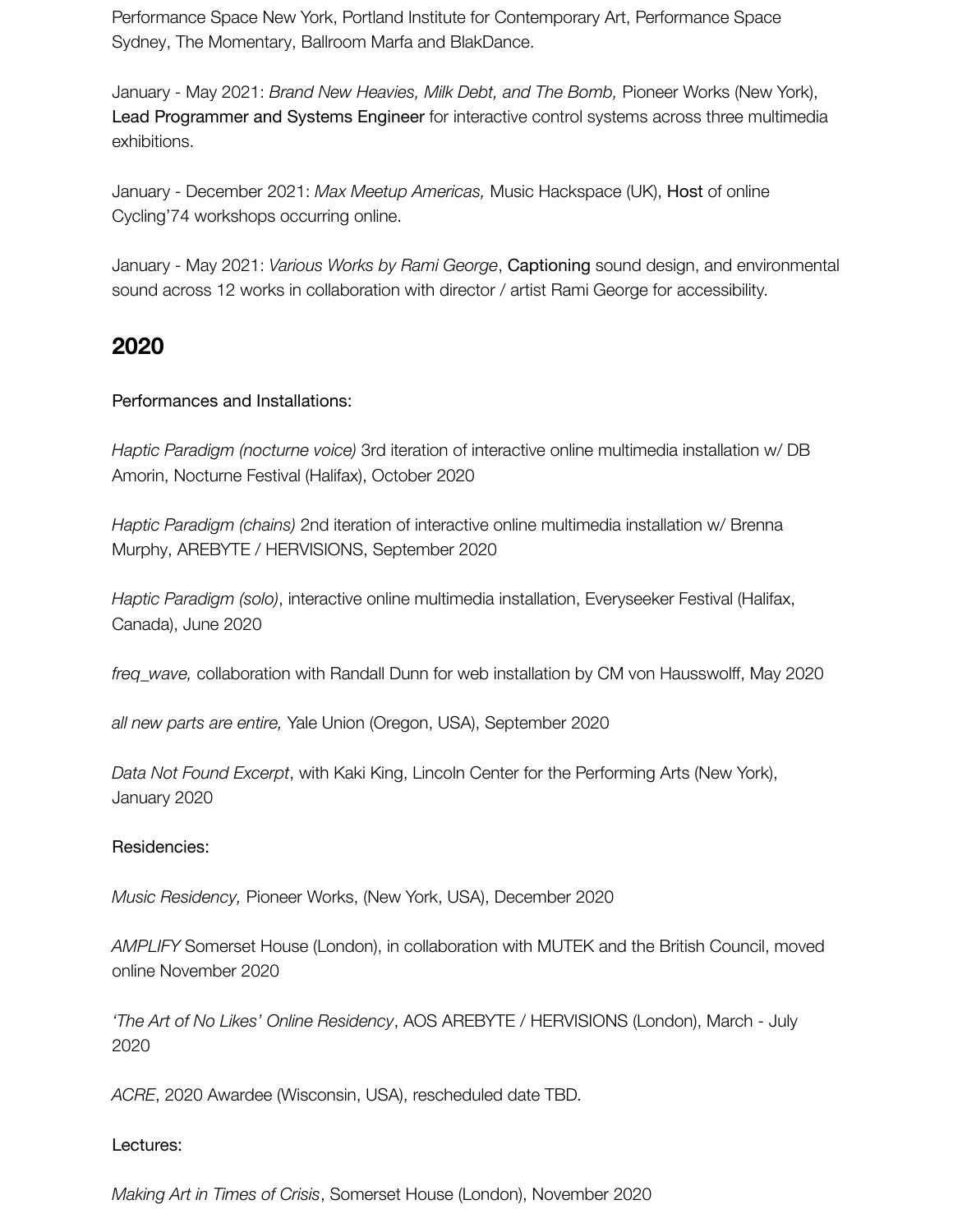*Guest Artist,* New York University, Real Time Media Arts Class, September 2020

*Guest Artist*, Portland State University, Composition and New Media Classes, May 2020

Releases:

*Latent* - Points of No Return, Compilation Album, Beacon Sound Records, August 2020

*Iteration* - Tripped, Compilation Album, Blankstairs Records, April 2020

*Once Removed - PANNA*, composition and instrumentation, released on SIGE Records, July 2020

*Modern Yesterdays - Kaki King*, Producer and Sound Designer for album release on Cantaloupe Records, October 2020

#### **Relevant Employment:**

2020: Open Education Resources Developer, Prefigurative Design Workgroup - Portland Community College (Remote)

# **2019**

Performance and Installations:

*Moiré*, MUTEK (Montréal), 4 channel multimedia performance

*Moiré*, Video Pool / Send + Receive Festival (Winnipeg), Gallery Installation

*Idioms,* Send + Receive Festival (Winnipeg), 4 channel performance

*Soundscapes,* On the Boards (Washington, USA), multi-channel performance

*Untitled,* Disjecta (Oregon, USA), 4 channel performance

*sub-bass only* Variform (Oregon, USA), multimedia performance

*Untitled,* Quiet City Editions 44 and 68, (Vancouver), solo performances

*tracing a field of light,* Deep Blue (Vancouver), solo performance

*Turning Towards a Radical Listening,* The Kitchen (New York), 8 channel + 168 Channel WFS Array as sound designer for James Sprang (residency and performance)

*Other Animal,* Danspace (New York) , 4 channel performance as composer and video artist for choreographer Sam Kim (residency and performance)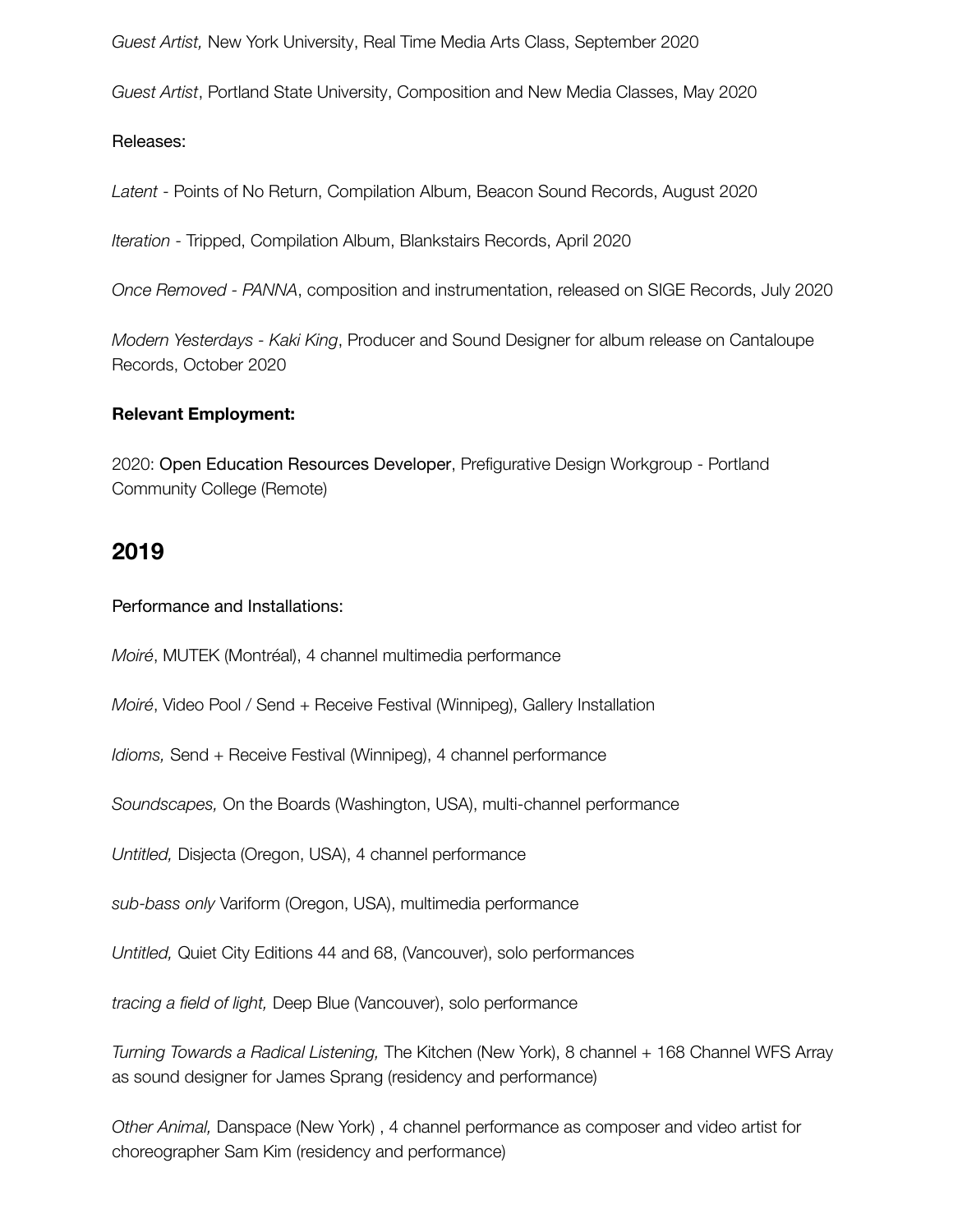*Data Not Found,* The Cube at Virginia Tech (Virginia, USA), 148 channel HDLA residency with Kaki King (residency and performance)

*Data Not Found,* NYU Abu Dhabi (UAE), and Krannert Art Center (Illinois, USA) as sound designer for Kaki King (residency and performance)

Lectures, Interviews, Publications:

*Creators workshop: Max and Ableton Live For Spatial Audio,* NYU Abu Dhabi (UAE)

*Intro to Jitter,* Open Signal (Oregon),12 hour Max workshop series

*Can Music and AI Co-exist?,* LNDR Blog, interview on AI

*What is Sound Art*, Marietta Magazine, Issue 2: w/ Patricia Wolf, Marcus Fischer, Burke Jam, Tim Westcott, Ben Glas, Variform Gallery

## **Relevant Employment:**

2017 - 2019: Director of Information Systems, Open Signal: Portland Community Media a new media arts nonprofit and public broadcasting station (Portland, Oregon, USA)

# **2018**

## Performance and Installations:

*idioms*, Variform Gallery (Oregon, USA), interactive installation

*Untitled,* Quiet City Edition 44 (Vancouver), solo performance

*Untitled,* Sl\*t Island (Montréal), sound performance

*Untitled,* Qubit (New York, USA), 4 channel performance

*Untitled,* Wayward Concert Series (Washington, USA), 4 channel performance

*SIX,* Subharmonic: Sonic Arts Symposium, Portland Institute for Contemporary Art (Oregon, USA), 6 channel performance with Dolphin Midwives

*Untitled,* Corridor (Washington, USA), 4 channel performance

*Untitled,* Panoply Performance Lab (New York, USA), 4 channel multimedia performance

*Untitled,* S1 residency showcase (Oregon, USA), sound performance

*The Future is Female,* Wiltern (California, USA), custom software and performance with Hollywood Chamber Orchestra for composer Aska Matsumiya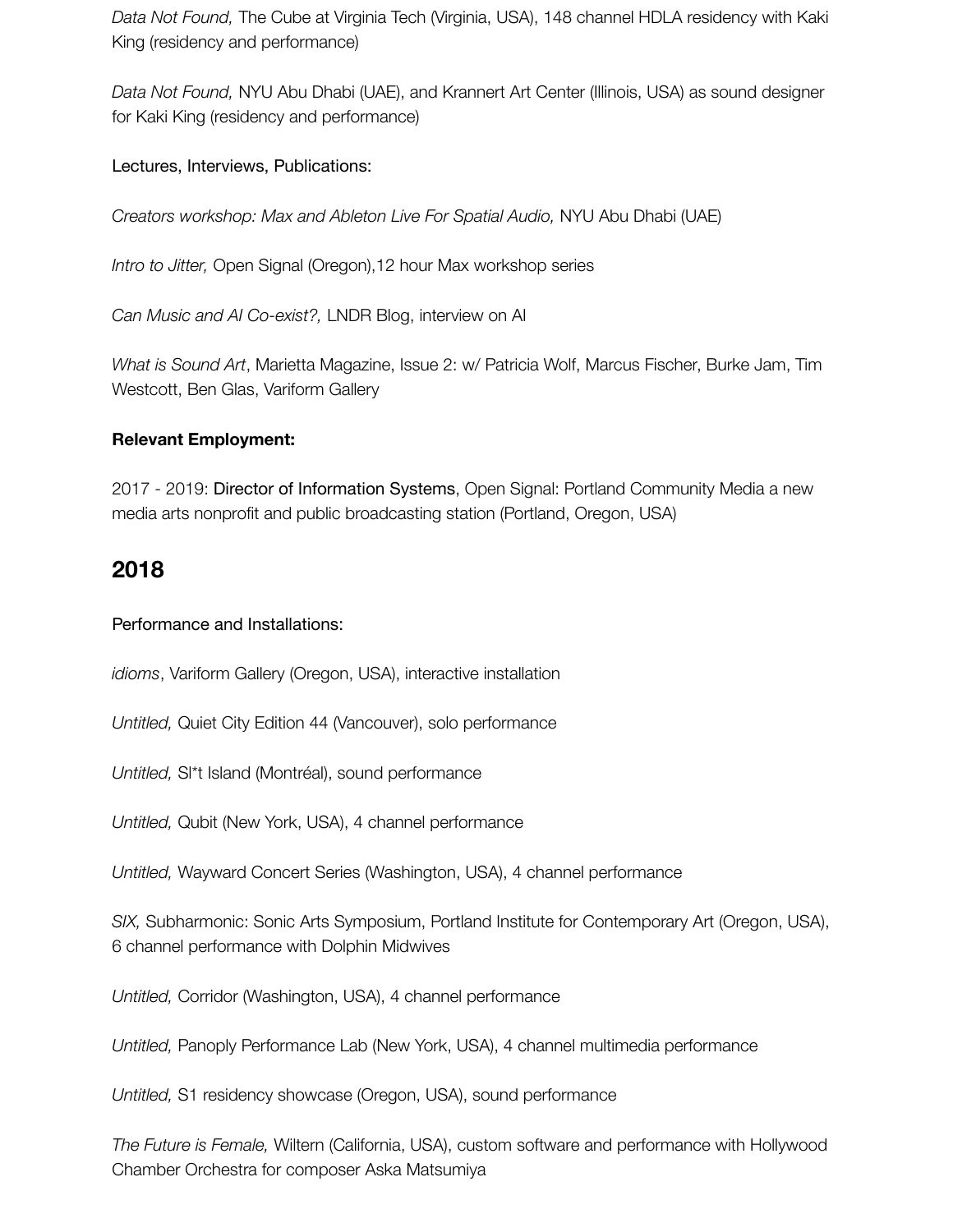Lectures and Interviews:

Contact Wave (California, USA), interview and performance, Dublab Radio

Subharmonic: Sonic Arts Symposium, Portland Institute for Contemporary Art (Oregon, USA), Field Recording Workshop with France Jobin and Burke Jam

#### Releases:

*figure of speech* - field day, compilation cassette release, Home School, Cooley Gallery, and Reed **College** 

# *Select Activities 2015-2017*

Performance and Installations: 2017 *Unity Gain,* Open Signal and Portland Community College (Oregon, USA), 32 channel HDLA

*Apparatus*, Disjecta (Oregon, USA), 4 channel performance as composer for choreographer Danielle Ross

*Sigourney Weaver Jam Sessions,* Portland Institute for Contemporary Art, Time Based Arts Festival (Oregon, USA), guest performer for Manuel Solano

#### 2016

*The Last Bell Rings for You*, Performance Space North West (Oregon, USA), mover for Linda Austin

*Liquid Space*, PNCA (Oregon, USA), mover for Justine Highsmith

*Physical Education Work Share*, PNCA (Oregon, USA), Performance and Reading Group

#### 2015

*Pointless & Happy*, Compliance Division (Oregon, USA), Installation and poetry in collaboration with an AI text generator.

*Unnaming Permissibility*, White Gallery, (Oregon, USA), Installation and publication of poetry

#### Residency:

*Studio J,* Yale Union (Oregon, USA), multi-year studio residency 2015 - 2017 Storage Space, Littman & White Gallery, 3 month residency 2015

#### Lectures and Publications:

2017 *Tanya Tagaq Institute Discussion*, Portland Institute for Contemporary Art (Oregon, USA)

*Story Trader*, Art in America, Interview with Wendy Redstar